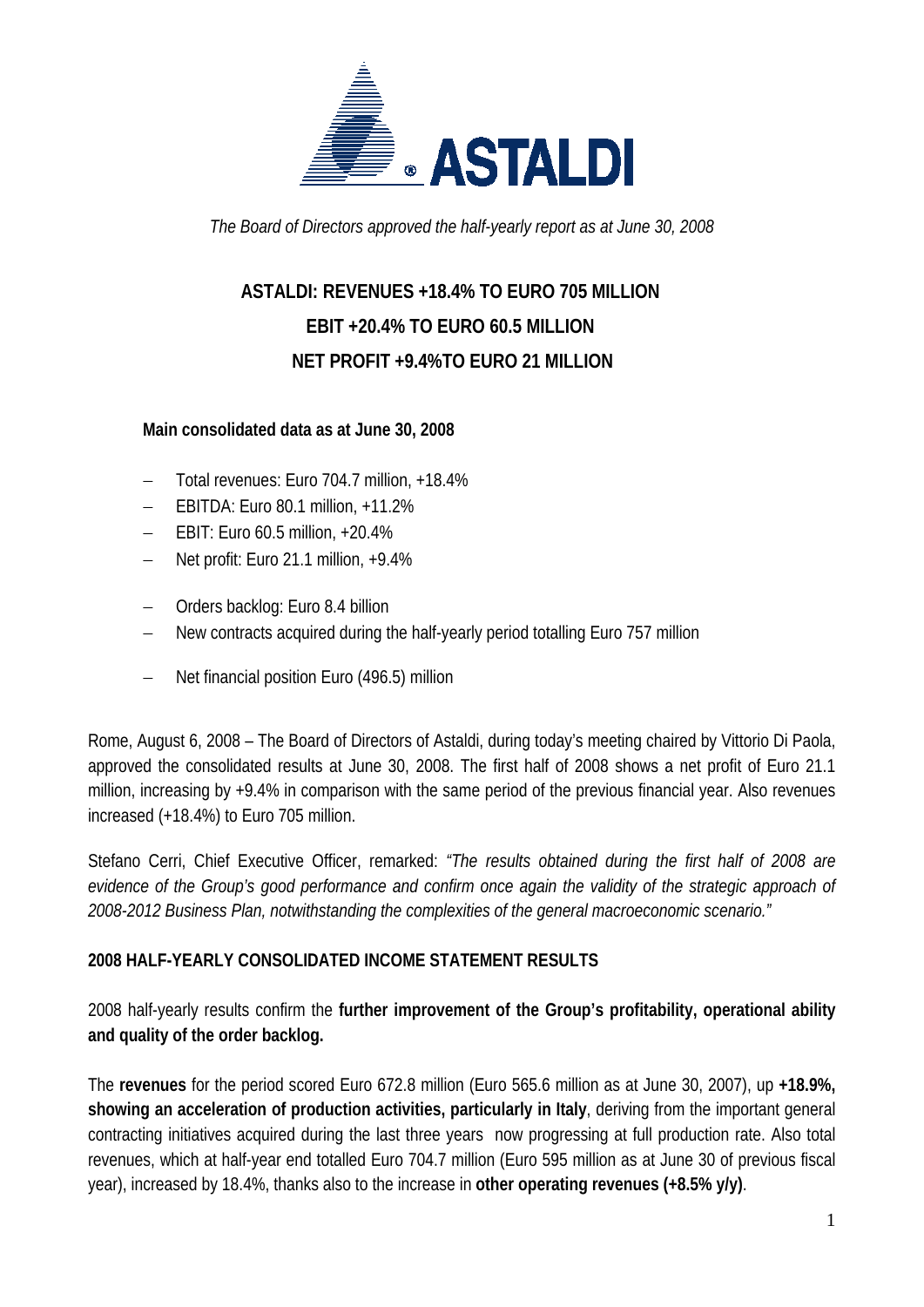The strong increase in revenues triggered a more than proportional increase (equivalent to 20.2%) in **production costs**, due to both the increase in the purchase of raw materials and to greater use of subcontracting, only partially balanced by the decrease in cost of personnel's incidence on revenues.

In particular, production costs totalled Euro 506.2 million, with an incidence on total revenues of 71.8% thus increasing with respect to 70.8% recorded at June 30, 2007. **Cost of personnel** equalled Euro 104.3 million growing by a slower 13.3%, compared to Euro 92 million recorded during the previous financial year. As already stated, the incidence of cost of personnel on revenues has improved, **decreasing** from 15.5% of last year **to 14.8%.** The structure of costs is a consequence of the business model adopted, which provides for a gradually increasing number of projects to be carried out as general contractor, thus requiring a larger use of subcontracting.

Consequently, **EBITDA increased by +11.2%** and reached Euro 80.1 million (Euro 72 million at the end of the first half of 2007). **EBITDA margin** shows a slight decrease to 11.4% in comparison with 12.1% of June 2007 due to higher production costs.

**EBIT**, which totalled Euro 60.5 million at the end of the first half of 2008, has shown a more marked increase of **+20.4%** in comparison with Euro 50.3 million as at June 30, 2007. **EBIT margin** increased from 8.4% of the previous year **to 8.6%**, benefiting from both lower provisions and from scale economies which will continue to characterize the Group's growth during the next few years.

**Net financial charges,** totalling **Euro 21.4 million** (Euro 19 million at the end of the first half of 2007) are evidence of the Group's increased operating activity, since they include the effects of the larger average financial exposure deriving from **the increase in invested capital. The latter is typically associated with the increase in production volumes and business seasonality**. During the second half of the year, cashflows relating to works in progress are forecast to improve thus decreasing invested capital by the end of 2008, with positive effects also on the Group's financial position.

The profit before taxes totalled Euro 39.5 million (+21.1% in comparison with Euro 32.6 millions of the first half of 2007). The tax rate decreased from 42% of the same period of 2007 to 39%, as a results of the measures taken in order to optimize taxes at international level . It is worthy noticing that the decrease in tax rate should not be considered as final for the entire period, since such value depends upon the "geographical mix" of second half income.

The first half shows a **net profit** amounting to Euro 21.1 million (Euro 19.3 million at the end of the first half of 2007), **increasing by +9.4% in comparison with previous year** (*net margin* of 3%).

### **CONSOLIDATED EQUITY AND FINANCIAL POSITION AS AT JUNE 30, 2008**

The **Group's balance sheet structure** reflects an investment policy aimed at favouring both general contracting initiatives, with high-technological content, and concession characterized by a higher return on invested capital.

The **net financial position** as at June 30, 2008, net of treasury shares, equalled **Euro (496.5) million** in comparison with Euro (393.5) million recorded at end of 2007, with an increase at the end of the first half of Euro 103 million. Such change has to be put in relation with both the dynamics of contracts in progress, the working phases of which require high amounts of invested capital, and delays in payments which, at present, are under way. Therefore, the debt/equity ratio totalled 1.5. The *corporate debt/equity* ratio, excluding the quota of indebtedness relating to concession and project finance activities because of its non-recourse nature, stands at 1.39.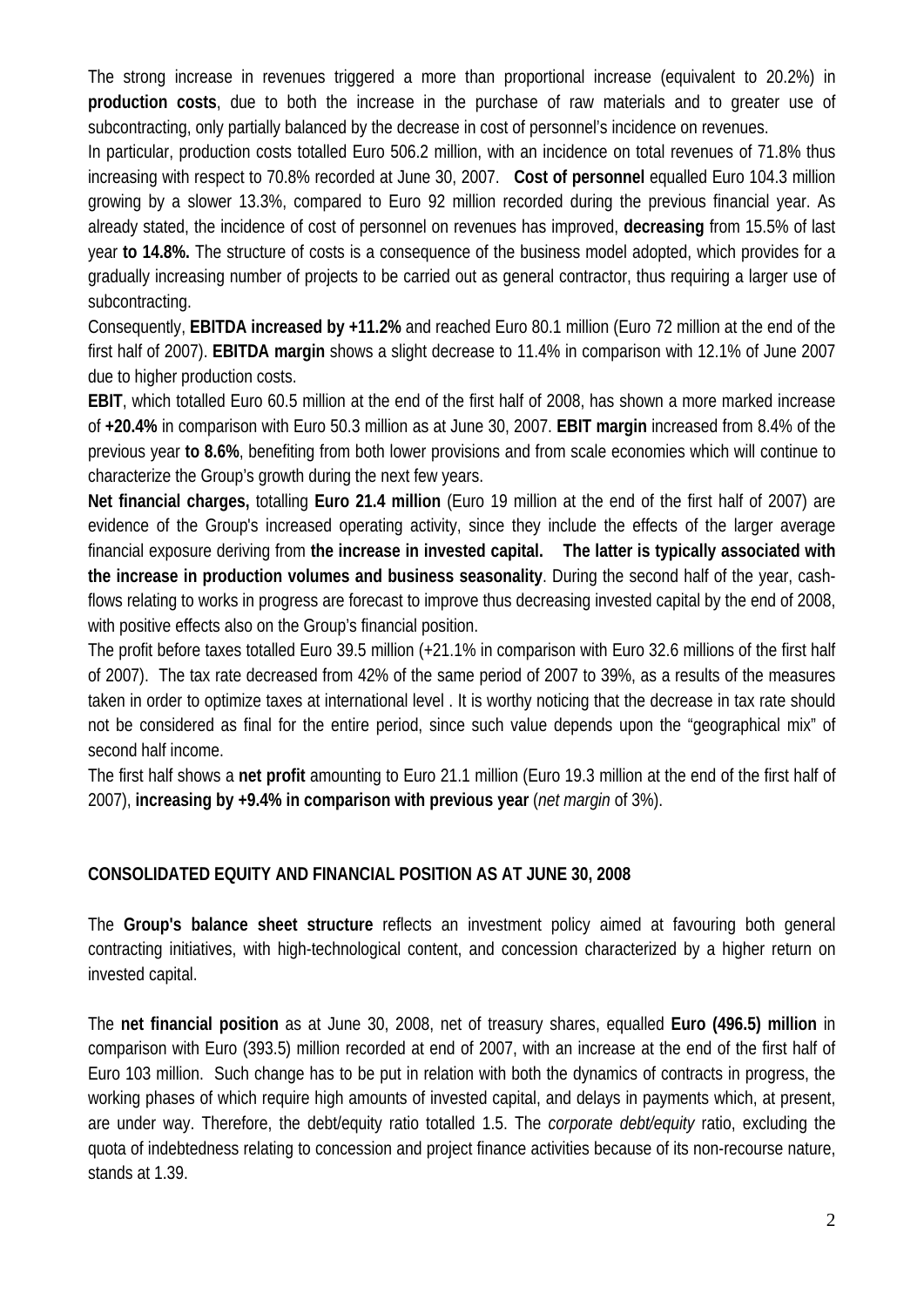|   | (Euro/000)                                | 30/06/08   | 31/12/07   | 30/06/07   |
|---|-------------------------------------------|------------|------------|------------|
|   |                                           |            |            |            |
| A | Cash                                      | 291,156    | 295,538    | 233,443    |
| В | Securities held for trading               | 24,632     | 14,764     | 21,189     |
| C | Cash at bank and on hand                  | 315,788    | 310,303    | 254,632    |
| D | <b>Financial receivables</b>              | 12,673     | 25,365     | 9,767      |
| E | Current liabilities to banks              | (259, 369) | (212, 182) | (290, 574) |
| F | Current share of non-current indebtedness | (75, 904)  | (97, 328)  | (955)      |
| G | Other current financial liabilities       | (12, 794)  | (12, 874)  | (11,662)   |
| н | <b>Current financial indebtedness</b>     | (348,067)  | (322, 385) | (303, 191) |
|   |                                           |            |            |            |
| L | Net current financial indebtedness        | (19,606)   | 13,284     | (38, 793)  |
| L | Non-current liabilities to banks          | (467, 135) | (396,039)  | (339, 189) |
| M | Other non-current liabilities             | (14, 424)  | (15, 787)  | (19,041)   |
| N | Non-current financial indebtedness        | (481,560)  | (411,826)  | (358,230)  |
|   | Net financial indebtedness                | (501, 166) | (398, 543) | (397, 023) |
|   |                                           |            |            |            |
|   | <b>Treasury shares</b>                    | 4,662      | 5,048      | 3,243      |

#### **THE NEW CONTRACTS ACQUIRED DURING THE PERIOD**

The value of new contracts as at June 30, 2008 amounted to Euro 757 million. During the six-month period important initiatives have been acquired aiming at consolidating the Group's international position in specific sectors such as transportation infrastructure, both in Italy and, abroad, in Turkey, Romania and the Middle East.

Among new orders, one can find the **new underground of Istanbul**, of a value of Euro 751 million (Astaldi's share amounting to 42%), representing the most significant project being managed by the Municipality of Istanbul during the last few years, for which financing, granted to said Municipality by an international pool of banks, was closed at the end of June. A strategic importance is vested in the acquisition of the works of the Pedemontana Lombarda motorway in Italy, of a value of Euro 630 million (Astaldi's share amounting to 24%), as well as in the award of a new phase of the project for the modernization of Henri Coanda International Airport (formerly Otopeni Airport) in Bucharest, Romania.

Such values do not include the appointment of Astaldi as Sponsor of the project finance initiative for the construction and concession operation of the highway between the Port of Ancona and the Adriatica State Highway (SS 16), for which the final outcome of the awarding procedure is being awaited.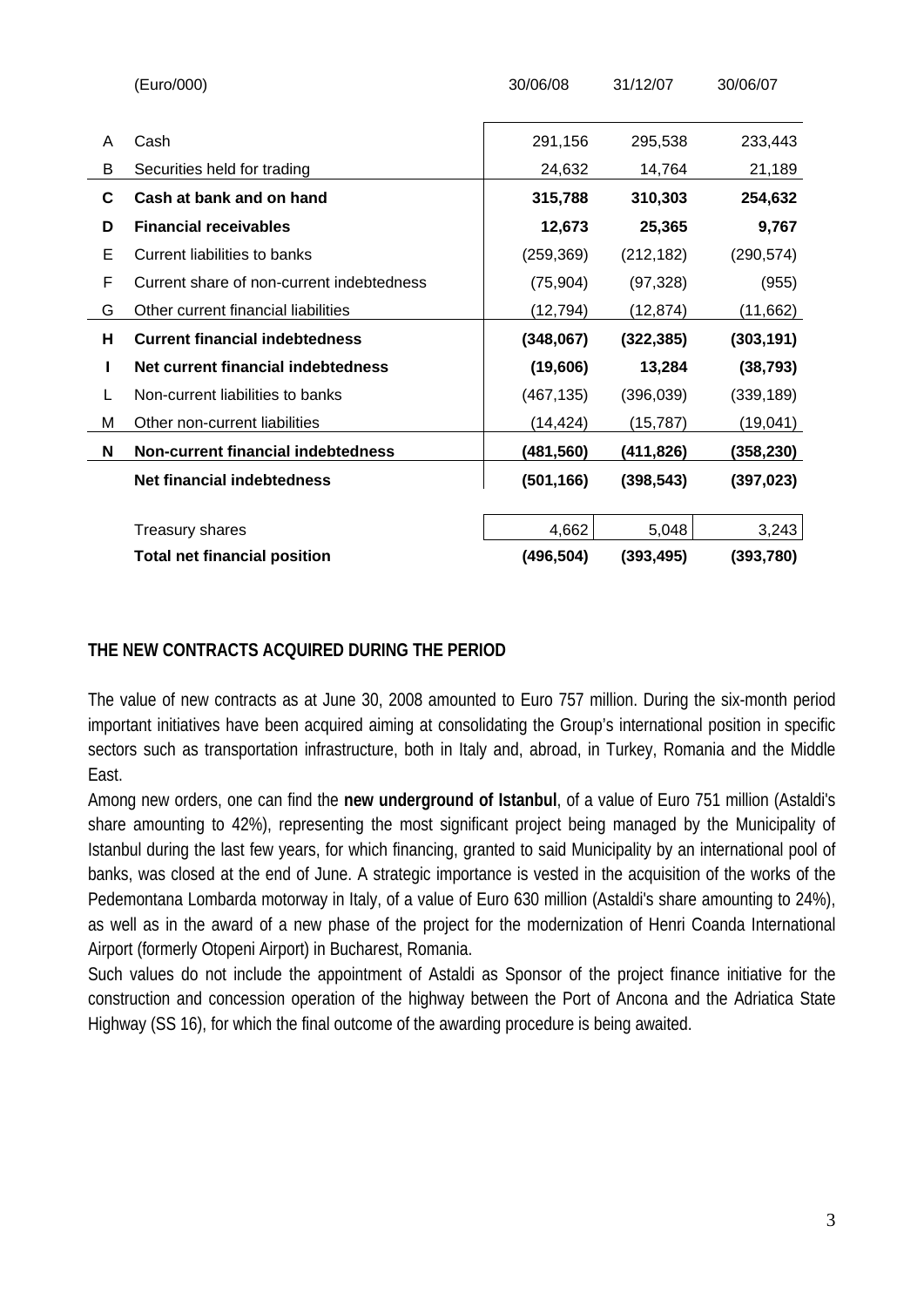| <b>Euro/Million</b>                           |                      | 01/01/2008 | <b>Increases</b> | Decreases for<br>production | 30/06/2008 |
|-----------------------------------------------|----------------------|------------|------------------|-----------------------------|------------|
| <b>Transport infrastructures</b><br>of which: |                      | 5,386      | 630              | (500)                       | 5,517      |
|                                               | Railways and subways | 4,127      | 368              | (323)                       | 4,173      |
|                                               | Roads and motorways  | 1,169      | 183              | (158)                       | 1,194      |
|                                               | Port and seaports    | 89         | 80               | (19)                        | 150        |
| Hydraulic and hydroelectric power plant       |                      | 237        | 11               | (78)                        | 170        |
| Civil and industrial building                 |                      | 574        | 115              | (95)                        | 594        |
| Concessions                                   |                      | 2,119      | 0                | $\mathbf 0$                 | 2,119      |
| <b>TOTAL ORDER BACKLOG</b>                    |                      | 8,316      | 757              | (673)                       | 8,400      |

| <b>Euro/Million</b>        | 01/01/2008 | <b>Increases</b> | Decreases for<br>production | 30/06/2008 |
|----------------------------|------------|------------------|-----------------------------|------------|
| <b>Italy</b>               | 5,539      | 200              | (348)                       | 5,392      |
| <b>Abroad</b>              | 2,777      | 557              | (325)                       | 3,008      |
| Europe                     | 480        | 406              | (88)                        | 799        |
| America                    | 1,516      | 54               | (128)                       | 1,442      |
| Africa                     | 747        | $\theta$         | (79)                        | 668        |
| Asia                       | 34         | 96               | (30)                        | 100        |
|                            |            |                  |                             |            |
| <b>TOTAL ORDER BACKLOG</b> | 8,316      | 757              | (673)                       | 8,400      |

#### **ORDER BACKLOG**

As at June 30, 2008, the order backlog Euro 8.4 billion, of which Euro 6.3 billion relating to the construction sector and Euro 2.1 billion to concession and project finance activities.

The order backlog structure appears to be consistent with the lines of development adopted by the Group and with the results obtained during the previous periods. 64% of the initiatives, including concession initiatives, relates to domestic activities; the remaining 36% refers to activities carried out abroad, mainly in Latin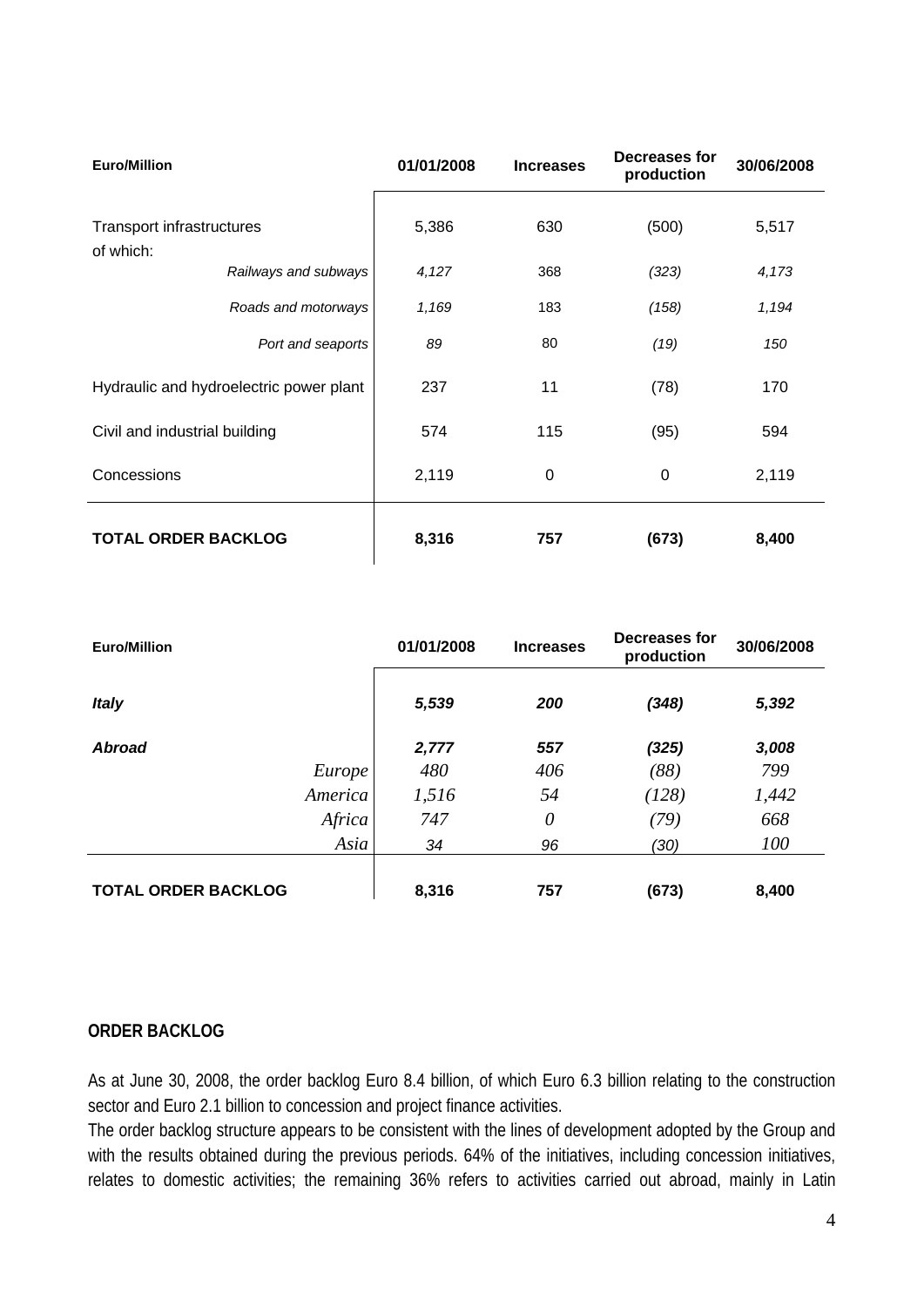America, Eastern Europe, Algeria and Turkey. Transportation infrastructure confirms to be the reference sector for the Group's activity and its contribution amounts to Euro 5.5 billion (66% of global order backlog), thanks to and as a confirmation of the leadership position acquired especially in the railway and underground sector, not only in Italy but also abroad and in extremely competitive contexts, as witnessed by the recent acquisition of the contract for the construction of the new underground of Istanbul, Turkey. The Group's qualified and important presence is confirmed also in the sector of concessions of a total value of Euro 2.1 billion corresponding to 25% of the global order backlog.

*Dr. Paolo Citterio, Chief Financial Officer of Astaldi, acting as manager in charge of drawing up corporate accounting documents, does hereby declare, pursuant to paragraph 2 of art. 154-bis of Italian Financial Services Act, that the accounting information set forth herein corresponds to that of accounting books and records.* 

 $000$ 

°°°

*It is pointed out that the audit of the sole abbreviated half-yearly financial statements as at June 30, 2008 has not been completed yet. The Half-Yearly Report as at June 30, 2008, together with the declaration provided for by art. 154-bis, § 5, of Legislative Decree No. 58/1998 (Italian Financial Services Act) and the report setting forth the Independent Auditor's opinion will be filed, and made available*  to the public, with the registered office of Borsa Italiana S.p.A. and will be made available for examination in the Internet website *www.astaldi.it within August 29, 2008.* 

*Listed on the STAR segment of the Italian stock exchange, Astaldi Group has been active for more than 80 years, in Italy and abroad, in designing and constructing large-scale civil engineering works.* 

 $^{\circ}$ 

*The Group operates in the following areas of activity:* 

• *transportation infrastructure (railways, undergrounds, roads, motorways, ports, and airports);* 

- *hydraulic works and power plants (dams, hydroelectric plants, water systems, oil pipelines, gas pipelines, nuclear power plants and water treatment plants);*
- *civil and industrial construction (hospitals, universities, airports, law courts, car parks);*

• *operation under concession of works such as health structures, transport infrastructure, car parks.* 

*The Group is currently a General Contractor capable of promoting financial aspects and coordinating all resources and skills for the optimal development and management of complex and high-value public works.* 

**For further information:** 

Tel.06/41766389 Tel.06/48905000 *Alessandra Onorati Giancarlo Frè Torelli* IR and Corporate Communications Manager *a.onorati@astaldi.com – www.astaldi.it*

**Astaldi S.p.A PMS Corporate Communications**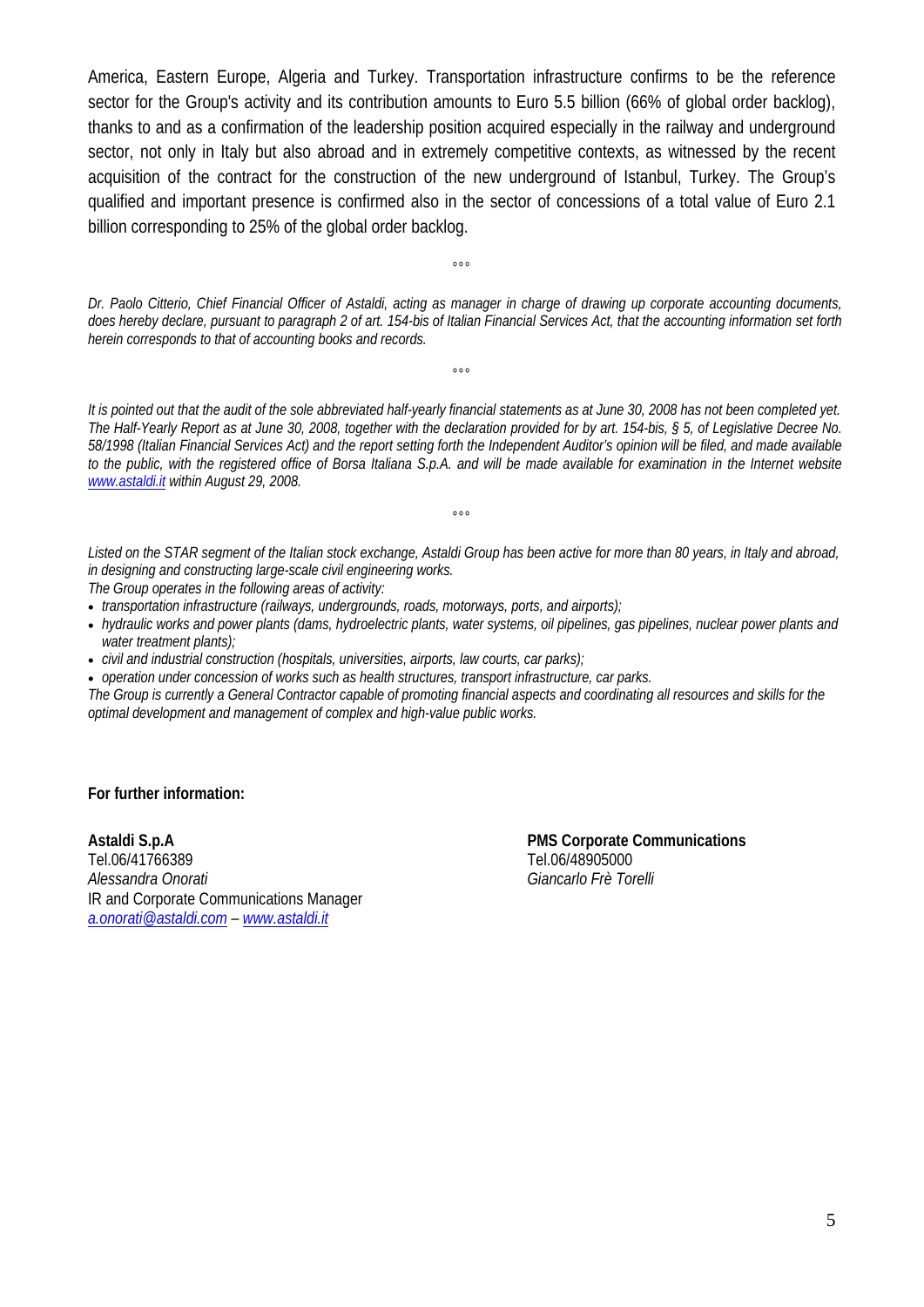### **Reclassified Consolidated Income Statements**

| Euro/000                                                         | 30/06/08   | 30/06/07 |            |          |
|------------------------------------------------------------------|------------|----------|------------|----------|
|                                                                  |            |          |            |          |
| Revenues                                                         | 672,769    | 95.5%    | 565,609    | 95.1%    |
| Other operating revenues                                         | 31,886     | 4.5%     | 29,389     | 4.9%     |
| <b>Total revenues</b>                                            | 704,655    | 100.0%   | 594,998    | 100.0%   |
| Costs of production                                              | (506, 190) | $-71.8%$ | (421, 106) | $-70.8%$ |
| <b>Added value</b>                                               | 198,465    | 28.2%    | 173,892    | 29.2%    |
| Costs of personnel                                               | (104, 322) | $-14.8%$ | (92,071)   | $-15.5%$ |
| Other operating costs                                            | (14,059)   | $-2.0%$  | (9, 817)   | $-1.6%$  |
| <b>EBITDA</b>                                                    | 80,084     | 11.4%    | 72,004     | 12.1%    |
| Amortizations                                                    | (19,580)   | $-2.8%$  | (16, 534)  | $-2.8%$  |
| Provisions                                                       | (382)      | $-0.1%$  | (5, 474)   | $-0.9%$  |
| (Capitalization of internal construction costs)                  | 391        | 0.1%     | 270        | 0.0%     |
| <b>EBIT</b>                                                      | 60,514     | 8.6%     | 50,267     | 8.4%     |
| Net financial charges                                            | (21, 373)  | $-3.0%$  | (18, 982)  | $-3.2%$  |
| Effects of evaluation of investments using the net equity method | 319        | 0.0%     | 1,292      | 0.2%     |
| Profit (loss) before taxes                                       | 39,460     | 5.6%     | 32,577     | 5.5%     |
| <b>Taxes</b>                                                     | (15, 389)  | $-2.2%$  | (13, 705)  | $-2.3%$  |
| Profit (loss) for the period                                     | 24,071     | 3.4%     | 18,873     | 3.2%     |
| Profit (loss) attributable to third parties                      | (2, 943)   | $-0.4%$  | 432        | 0.1%     |
| Group's net profit                                               | 21,128     | 3.0%     | 19,305     | 3.2%     |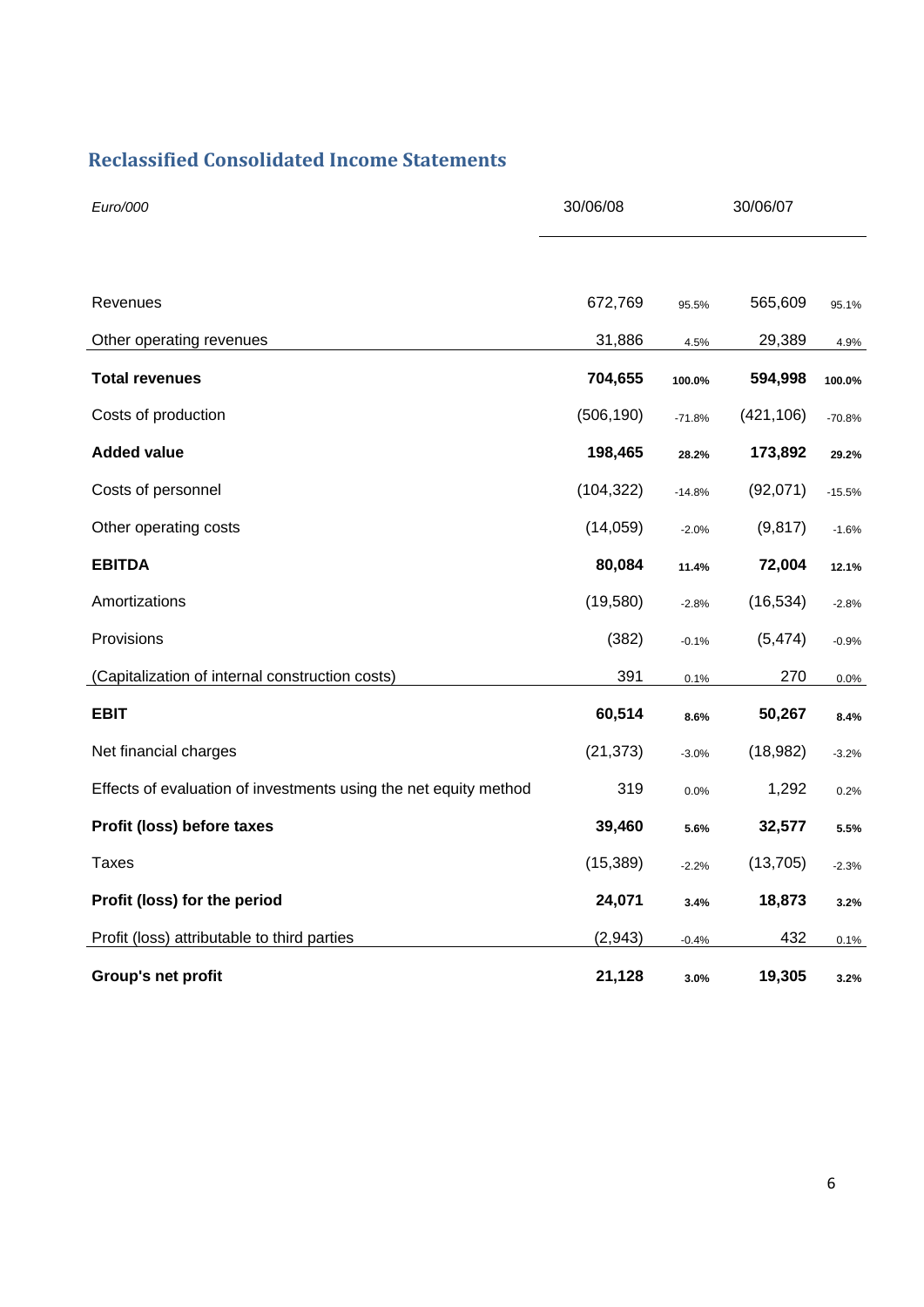### **Reclassified Consolidated Balance Sheet**

| Euro/000                                     | June 30, 2008 | December 31, 2007 |
|----------------------------------------------|---------------|-------------------|
| Intangible fixed assets                      | 3,081         | 3,374             |
| Tangible fixed assets                        | 264,695       | 246,675           |
| Equity investments                           | 98,463        | 96,877            |
| Other net fixed assets                       | 25,866        | 30,364            |
| <b>TOTAL Fixed assets (A)</b>                | 392,106       | 377,290           |
| Inventories                                  | 76,356        | 60,915            |
| Contracts in progress                        | 639,576       | 519,229           |
| Trade receivables                            | 30,998        | 36,844            |
| Accounts receivables from employers          | 428,264       | 426,223           |
| Other assets                                 | 180,350       | 160,091           |
| Tax receivables                              | 82,846        | 88,592            |
| Advances from employers                      | (260,620)     | (237, 466)        |
| <b>Subtotal</b>                              | 1,177,771     | 1,054,428         |
| Trade payables                               | (71, 512)     | (88, 474)         |
| Payables to suppliers                        | (429, 198)    | (383, 834)        |
| Other liabilities                            | (204, 967)    | (213, 518)        |
| <b>Subtotal</b>                              | (705, 677)    | (685,826)         |
| <b>Working capital (B)</b>                   | 472,093       | 368,603           |
| <b>Employees benefits</b>                    | (10, 271)     | (10, 932)         |
| Fondi per rischi ed oneri non correnti       | (24, 323)     | (24, 333)         |
| <b>Total Funds (C)</b>                       | (34, 595)     | (35,265)          |
| Net invested capital (D) = $(A) + (B) + (C)$ | 829,605       | 710,628           |
| Cash and cash equivalents                    | 291,156       | 295,538           |
| <b>Current financial receivables</b>         | 12,668        | 22,943            |
| Non-current financial receivables            | 5             | 2,423             |
| <b>Securities</b>                            | 24,632        | 14,764            |
| <b>Current financial liabilities</b>         | (348,067)     | (322, 385)        |
| Non-current financial liabilities            | (481, 560)    | (411,826)         |
| Net financial payables / receivables (E)     | (501, 166)    | (398, 543)        |
| Group's net equity                           | (321, 810)    | (310, 251)        |
| Minority interests                           | (6,629)       | (1, 834)          |
| Net equity ( G ) = $(D) - (E)$               | 328,439       | 312,085           |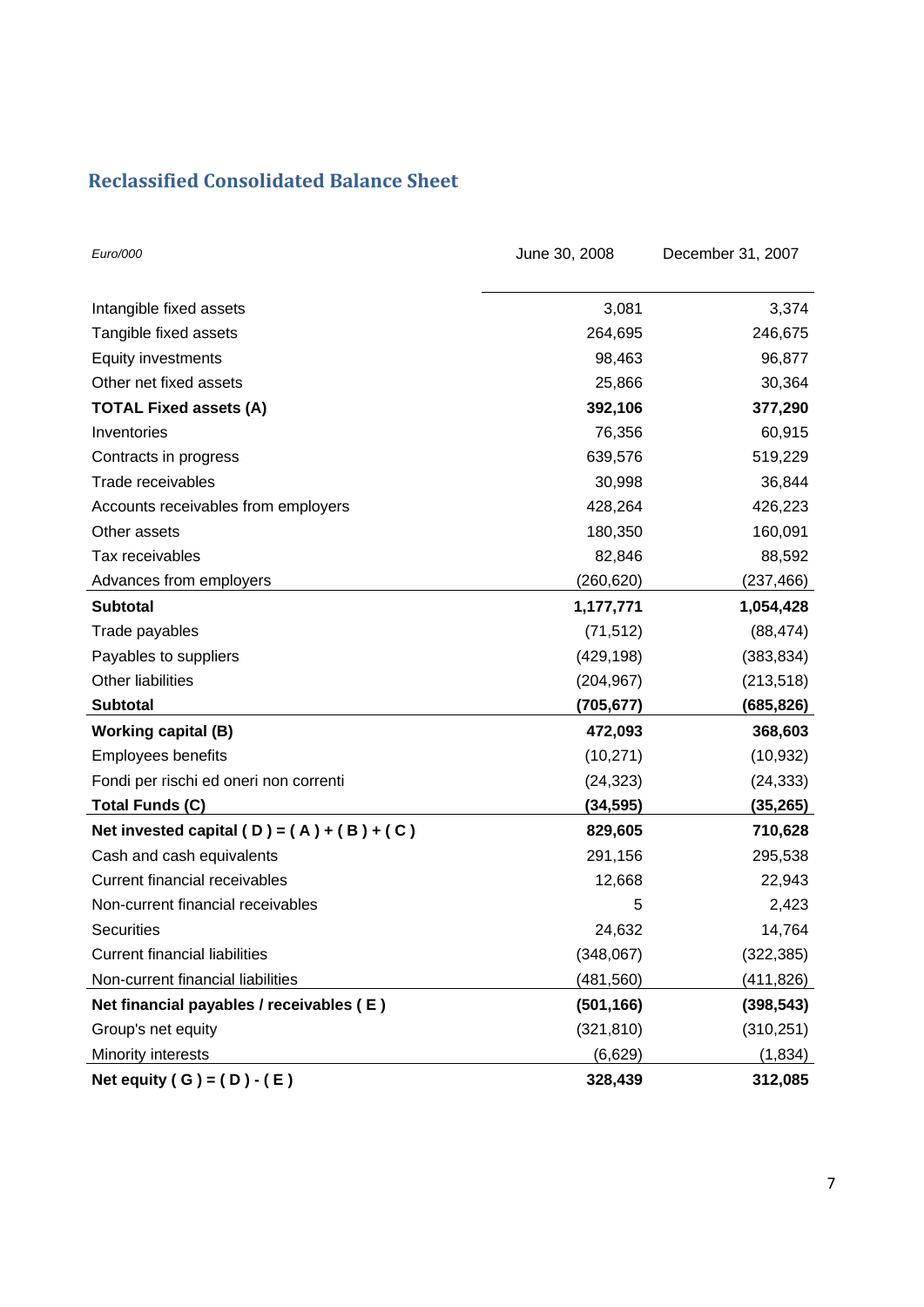## **Consolidated cashflow**

| (Euro/000)                                                                            | 30.06.2008 | 30.06.07   |
|---------------------------------------------------------------------------------------|------------|------------|
| A - CASH-FLOW FROM OPERATING ACTIVITIES:                                              |            |            |
| Results of the Group and minority interests for the period                            | 24,071     | 18,872     |
| Adjustments to rencocile net profit (loss) with cash-flow generated (used) by         |            |            |
| operating activities                                                                  |            |            |
| Deferred taxes                                                                        | 312        | 609        |
| Amortizations, depreciation and write-downs                                           | 19,580     | 16,533     |
| Provisions for risks and charges                                                      | 382        | 5,474      |
| Costs for employee severance indemnity and defined benefit plans                      | 759        | 1,083      |
| Costs for employee incentive plans                                                    | 1,935      | $\bf{0}$   |
| Losses on dispals of non-current assets                                               | 106        | 92         |
| Effects of evaluation using equity method                                             | (319)      | (1,292)    |
| Gains on disposals of non-current assets                                              | (1, 130)   | (745)      |
| Subtotal                                                                              | 21,625     | 21,754     |
| Differences in operating assets and liabilities (working capital):                    |            |            |
| Trade receivables                                                                     | 3,805      | 8,401      |
| Inventories and contracts in progress                                                 | (135, 788) | (62, 131)  |
| Trade payables                                                                        | 843        | (4, 438)   |
| Provisions for risks and charges                                                      | (392)      | 3,415      |
| Advances from customers                                                               | 23,154     | 3,209      |
| Other operating assets                                                                | 16,789     | (54, 398)  |
| Other operating liabilities                                                           | (10,796)   | 7,300      |
| Payments of employee severance indemnity and defined benefit plans                    | (1, 420)   | (2,270)    |
| Subtotal                                                                              | (103, 805) | (100, 912) |
|                                                                                       |            |            |
| TOTAL CASH-FLOW FROM OPERATING ACTIVITIES                                             | (58, 109)  | (60, 286)  |
| <b>B-CASH-FLOW FROM INVESTMENT ACTIVITIES:</b>                                        |            |            |
| Purchases in investment properties                                                    | 3          | 3          |
| Net investments in intangible fixed assets                                            | (216)      | (103)      |
| Net investments in tangible fixed assets                                              | (37,094)   | (46, 825)  |
| Sale (Purchase) of other interests net of acquired cash, hedging of non-              |            |            |
| consolidated Company losses and other changes in consolidation area                   | (1,268)    | (4, 334)   |
| Collections from sale of tangible and intangible assets and investments<br>properties | 1,024      | 653        |
| Difference in financing of investments                                                | 3,416      | 1,713      |
| Incassi contributi                                                                    |            |            |
| Net effect of change in consolidation area                                            |            |            |
| Cash-flow from discounted operations                                                  |            |            |
| TOTAL CASH-FLOW FROM INVESTMENT ACTIVITIES                                            | (34, 135)  | (48, 893)  |
| C - CASH-FLOW FROM FINANCING ACTIVITIES                                               |            |            |
| Capital increases in payment                                                          |            |            |